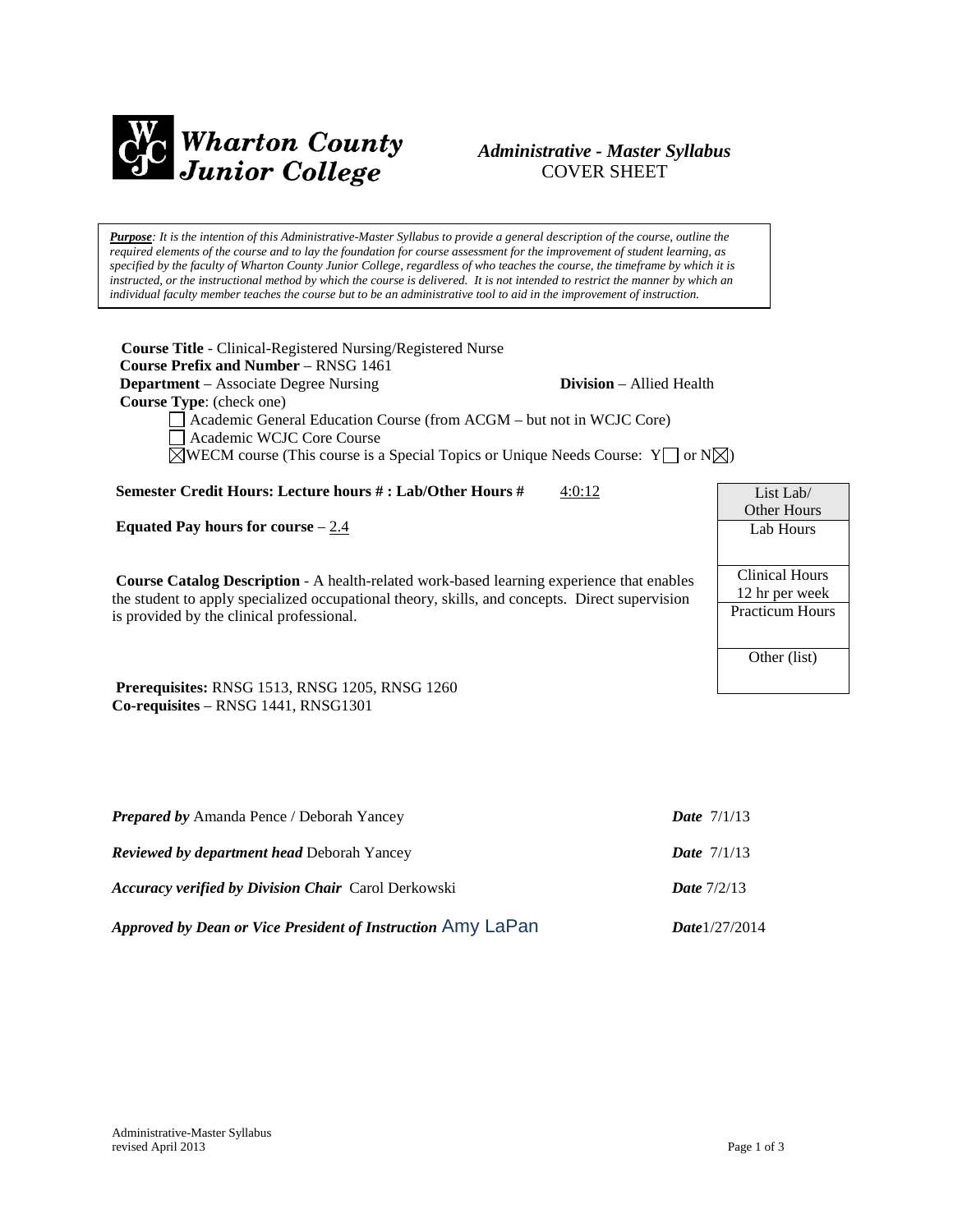

**I. Topical Outline** – Clinical-Nursing is organized according to the nursing process. The focus will be on scientific and interpersonal approaches of the professional nurse to foster adaptation of the individual patient with common health care needs to a maximum level of wellness on the wellness-illness continuum. Maslow's theory of human needs is utilized as the means of prioritizing the needs of patients. Clinical sites will provide variety of clinical experiences.

## **II. Course Learning Outcomes**

|          | <b>Course Learning Outcomes</b>                                                                                                                                                                                                               | <b>Methods of Assessment</b>                                                                                                                            |
|----------|-----------------------------------------------------------------------------------------------------------------------------------------------------------------------------------------------------------------------------------------------|---------------------------------------------------------------------------------------------------------------------------------------------------------|
| able to: | Upon completion of RNSG 1461, the student will be<br>Apply the theory, concepts, and skills involving<br>specialized materials, tools, equipment,<br>procedures, regulations, laws, and interactions<br>within and among political, economic, | <b>Medication Calculation Exam</b><br><b>Medication Administration Check Offs</b><br><b>Patient Care Reviews</b><br><b>Focused Clinical Assignments</b> |
| 2.       | environmental, social, and legal systems associated<br>with the occupation and the business/industry.<br>Demonstrate legal and ethical behavior, safety                                                                                       | <b>Multi-Patient Care Days</b><br>Direct Patient Care Days<br>Self-evaluation narratives<br>Teaching/Learning Project                                   |
| 3.       | practices, interpersonal and teamwork skills.<br>Demonstrate appropriate written and verbal<br>communication skills using the terminology of the<br>occupation and the business/industry.                                                     | Mid-Term Evaluation<br><b>Final Evaluation</b><br>End of Course Simulation                                                                              |

## **III. Required Text(s), Optional Text(s) and/or Materials to be Supplied by Student.**

Ackley, B. J., & Ladwig, G. B. (2008). *Nursing diagnoses handbook: An evidence-based guide to planning care (8th ed.)*. Philadelphia: Mosby Elsevier. [ISBN 978-0-323-04826-2]

Lewis, S. L., Dirksen, S. R., Heitkemper, M. M., Bucher, L., & Camera, I. M. (2011). *Medicalsurgical nursing: Assessment and management of clinical problems (8th ed.).* St. Louis, MO: Elsevier Mosby. [ISBN-978-0-323-06580-1]

*Mosby medical nursing and allied health dictionary (8th ed.)*. (2009). St.Louis, MO : Mosby. [ISBN: 978-0-323-04937-5]

Pagana, K. D., & Pagana, T. M. (2012). *Mosby's diagnostic and laboratory test reference (10th ed.).* St. Louis, MO: Elsevier Mosby. [ISBN: 13978-0-323-04634-3]

Skidmore-Roth, L. (2011). *Mosby's nursing drug reference (24th ed.).* St. Louis, MO: Mosby Elsevier [ISBN: 978-0-323-069-182]

SimChart Electronic Medical Record softward [ISBN: 9781455710867]

**IV. Suggested Course Maximum** – 40 students – per BON requirement 1 faculty per 10 students

**V. List any specific spatial or physical requirements beyond a typical classroom required to teach the course**. Inpatient & outpatient clinical sites, campus laboratory, simulation scenarios